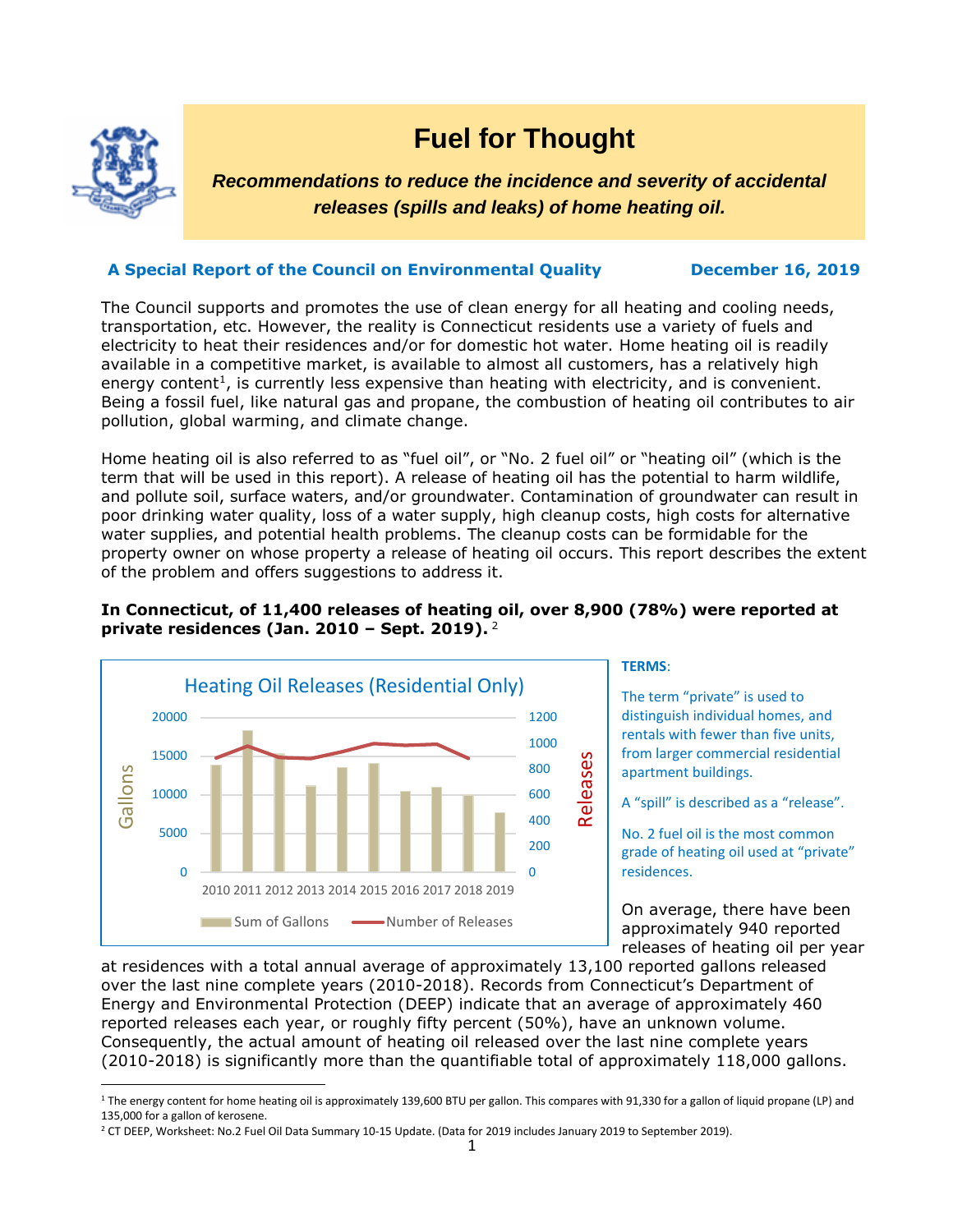### **From 2010 to 2019, approximately sixty-five percent (65%) of heating oil releases at private, non-commercial properties were caused by failure of the containment vessel.**

Failures occurred in both aboveground and underground tanks (left chart). The most common cause of failure of the containment vessel is corrosion—the deterioration of the tank due to reaction with its environment.



Eighty-two percent (82%) of all "known" reported releases of heating oil had a volume of twenty-five gallons or less; eleven percent (11%) were between twenty-six and one hundred gallons; and seven percent (7%) were greater than one hundred gallons.<sup>3</sup>

# **Environmental and Health Risks of Releases**

### **One million residents depend on private or public wells for clean drinking water.**

Groundwater in Connecticut can be effected by chemical contamination from recent or historic releases involving pesticides, industrial chemicals, petroleum products including heating oil, landfills and other sources.



While any release of heating oil to the environment is bad, its impact on a drinking water supply is a grave concern to the effected residents and public health agencies. Groundwater contamination may present a health risk to the roughly 820,000 residents who use private wells as a source of water for drinking, bathing, or cooking.

Additionally, there are four hundred and thirty-five "community water systems" that rely on groundwater sources for their water supply. These systems serve approximately 270,000 residents.

The area in green in Connecticut (left image)

represents areas that are not served by public water systems. It is estimated that there are approximately 322,600 private residential wells in Connecticut that serve about twenty-three percent (23%) of the State's population.<sup>4</sup>

 $\ddot{\phantom{a}}$ 

<sup>&</sup>lt;sup>3</sup> CT DEEP, Worksheet: No.2 Fuel Oil Data Summary 10-15 Update. (Jan. 2010-Sept. 2019).

<sup>4</sup> CT Department of Public Health, Private Wells; https://portal.ct.gov/dph/Environmental-Health/Private-Well-Water-Program/Private-Wells.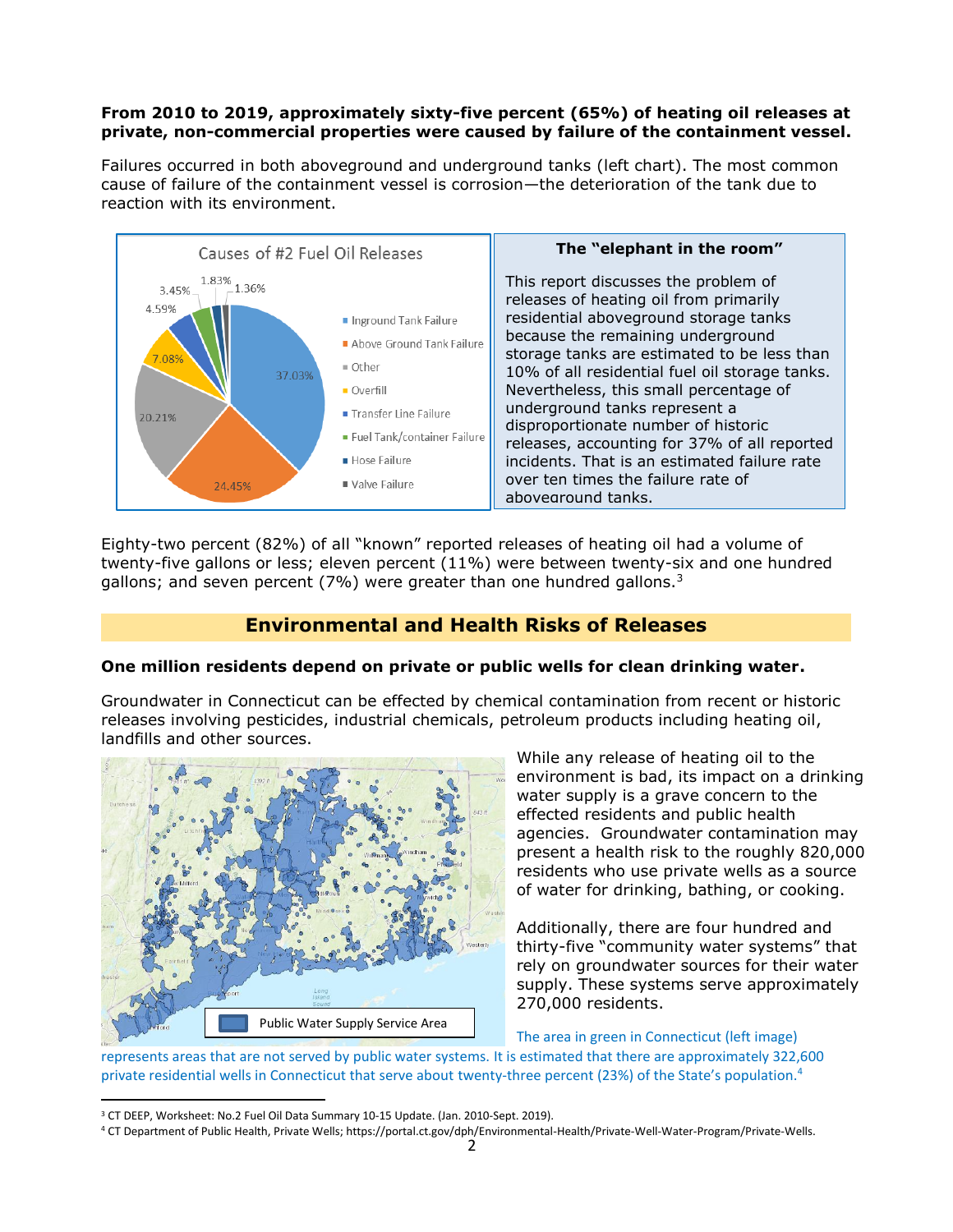The Connecticut Department of Public Health (CT DPH) establishes drinking water "action levels" that are protective of public health and provides guidance to local health departments and citizens when evaluating the potability of water from private wells. The "action level" for total petroleum hydrocarbons (TPH) is 250 µg/L (micrograms per liter, which is equivalent to 250 parts per billion). 5



Exposure to water contaminated with heating oil poses a risk to human health. People can be exposed to contaminants in water by drinking or cooking with it, bathing or showering in it, or breathing contaminants that can evaporate from the water. The potential for health effects depends on the length of time of the exposure, the amount and toxicity of the chemical, and an individual's sensitivity to the chemical. In addition, vapors/odors from heating oil can be very unpleasant. Symptoms from exposure to high levels of heating oil vapors could include headaches; nausea; dizziness; and irritation of the eyes, nose, and throat after breathing heating oil vapors. Skin contact may also cause a mild irritation.<sup>6</sup>

# **How Big Is the Potential Problem?**

### **Residential Home Heating Oil Use**

 $\ddot{\phantom{a}}$ 

It is estimated that in 2017, approximately forty-one percent (41%) of Connecticut's 1.3 million households used heating oil or other petroleum products as the primary energy source for heating; that's over 560,000 households.<sup>7</sup>



| <b>Connecticut Heating Sources (2017)</b> |                       |  |
|-------------------------------------------|-----------------------|--|
| <b>Occupied Housing Units</b>             | 1,356,762             |  |
| <b>Heating Source</b>                     | % of Housing<br>Units |  |
| <b>Fuel Oil</b>                           | 41.40%                |  |
| <b>Utility Gas</b>                        | 35.20%                |  |
| Electricity                               | 16.20%                |  |
| Bottled, Tank, or LP                      | 4.10%                 |  |
| Wood                                      | 1.80%                 |  |
| Other                                     | 0.80%                 |  |
| No Fuel                                   | 0.30%                 |  |
| Coal                                      | 0.10%                 |  |

The percentage of Connecticut's households that use heating oil is at the lowest level since 1940; however, there are almost three times the number of households in Connecticut today than there were in 1940.

<sup>5</sup> CT DEEP, Guidance for Residential Home Heating Oil Tank Leaks; Connecticut DPH, CT-Action-Level-List-Mar-2019-Update.pdf, revised March 6, 2019. <sup>6</sup> Connecticut Department of Public Health, "Heating Oil Contamination and Your Home".

<sup>7</sup> U.S. Census, American FactFinder Table B25040: House Heating Fuel, 2017 American Community Survey 1-Year Estimates.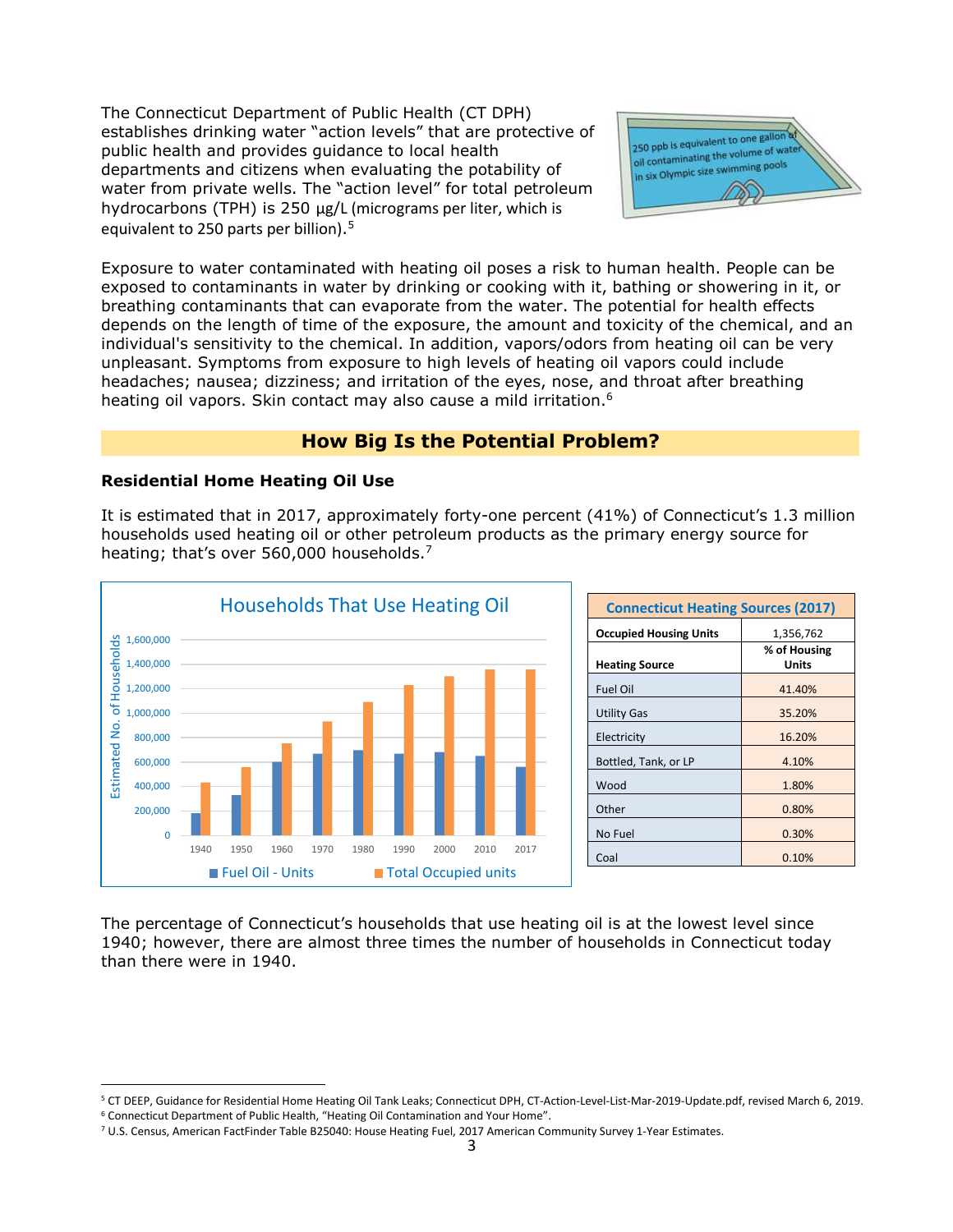

While the average daily sales/deliveries of heating oil has declined by almost sixty percent (60%) between 1988 and 2018, there were still over 320 million gallons of No. 2 heating oil sold in Connecticut in 2018.<sup>8</sup>

The heating oil used in Connecticut may also be blended with biodiesel, which is a renewable fuel made from biomass -

usually vegetable oils and animal fats. Consequently, the total amount of heating oil sold for residential heating would exceed 320 million gallons in 2018.

### **Connecticut's Aging Housing Stock Contributes to the Problem**

As discussed above, there are approximately 560,000 households that are estimated to use heating oil to heat their homes and/or domestic hot water. While every household has the potential to have an accidental release of heating oil, heating systems that are older than twentyfive years may be at greater risk of a release.



Ninety-one percent (91%) of the housing units in Connecticut are owneroccupied and were built prior to 1999<sup>9</sup>, which means most of the home heating oil tanks installed when the house was built are near or past their life expectancy of fifteen to twenty-five years depending on site conditions.<sup>10</sup>

As depicted in the map below, DEEP's data also indicates that many of the municipalities in densely populated southwest Connecticut have had the greatest number of residential heating oil releases in the state over the last ten years. Those towns also rank among the municipalities with the highest number of tanks.

 $\ddot{\phantom{a}}$ <sup>8</sup> U.S. Energy Information Administration: https://www.eia.gov/dnav/pet/hist/LeafHandler.ashx?n=PET&s=C210011091&f=M.

<sup>9</sup> U.S. Census, US Factfinder - Physical Housing Characteristics for Occupied Housing Units 2017 American Community Survey 1-Year Estimates.

<sup>10</sup> CT DEEP, Residential Home Heating Oil Tank Maintenance.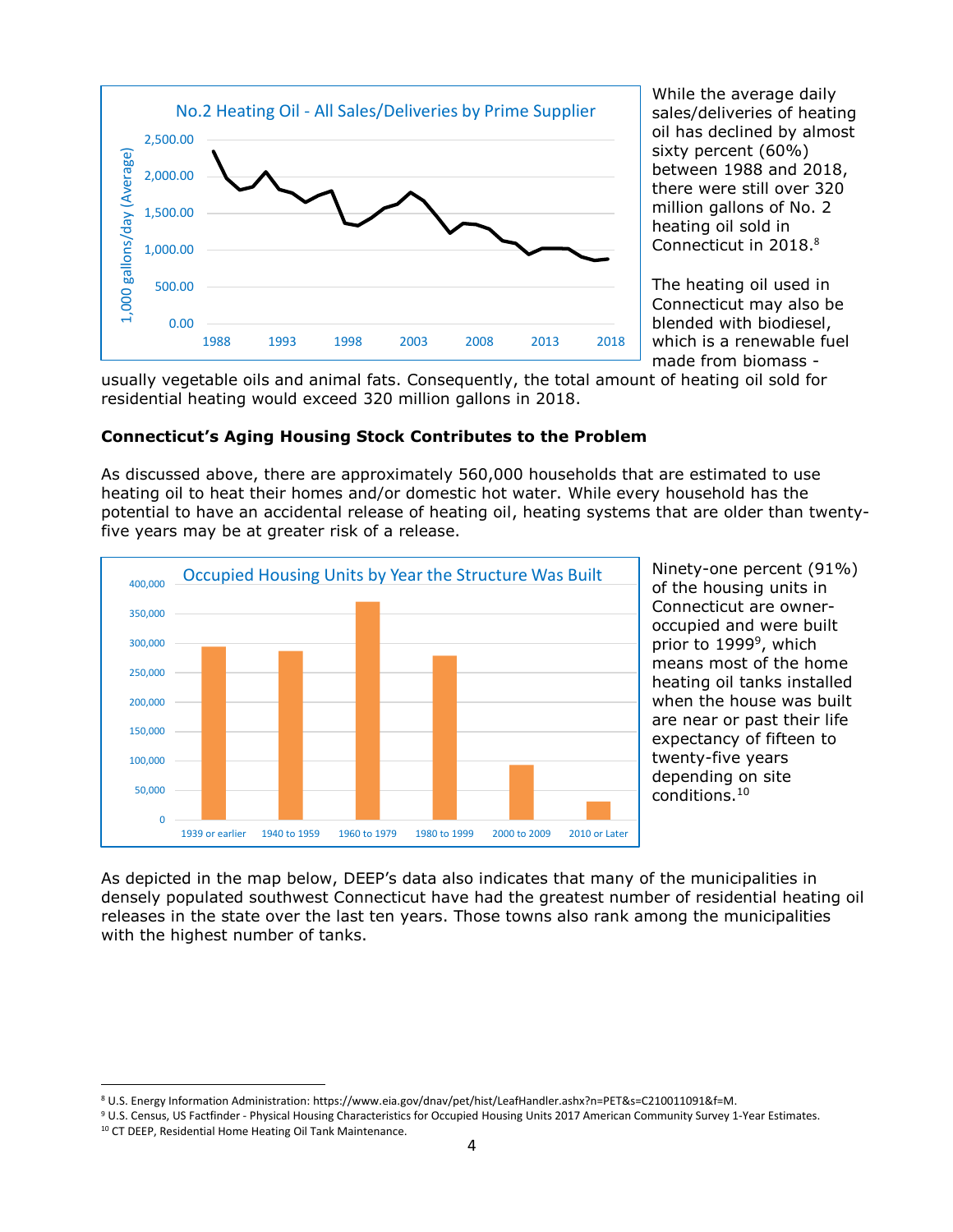#### **Residential Heating Oil Releases by Town (Jan. 2010- Sept. 2019)<sup>11</sup>**

#### **CT's Towns with the Most Heating Oil Releases**

| <b>Municipality</b> | <b>No. of Reported</b><br><b>Releases</b> |
|---------------------|-------------------------------------------|
| Stamford            | 410                                       |
| Greenwich           | 377                                       |
| Norwalk             | 311                                       |
| Fairfield           | 261                                       |
| <b>Bridgeport</b>   | 245                                       |
| Westport            | 229                                       |
| West Hartford       | 212                                       |
| Stratford           | 193                                       |
| New Haven           | 192                                       |
| Trumbull            | 191                                       |



#### **Percent of Households with Heating Oil in Connecticut**

| County     | % of Total | County     | % of Total |
|------------|------------|------------|------------|
| Fairfield  | 23.42%     | Litchfield | 7.18%      |
| New Haven  | 22.24%     | Middlesex  | 6.60%      |
| Hartford   | 20.31%     | Tolland    | 5.40%      |
| New London | 10.33%     | Windham    | 4.53%      |

Windham County has the highest percentage of homes with oil heat (58%); however, the county has the least number of occupied housing units of all the counties in the state.

% of Total = number of households that use heating oil in each county/number of households that use heating oil in CT

# **Responsibility for Releases and Potential Costs of Cleaning Up**

State law requires that any release "which poses a potential threat to human health or the environment," shall be immediately reported to DEEP, specifically, the Emergency Response and Spill Prevention Division at **860 424-3338** (or **866 337-7745**). DEEP maintains a website and an emergency response center for residents and businesses to report spills or other environmental emergencies 24 hours per day.

If heating oil is in surface water or a drinking water well, it should also be reported to the Remediation Division at DEEP at **860-424-3705**. In addition, a [Significant Environmental Hazard](https://www.ct.gov/deep/cwp/view.asp?a=2715&q=324976&deepNav_GID=1626) report is also required by law if: 1) a drinking water well is within 500 feet of the leak and groundwater contains any petroleum component over the Groundwater Protection Criteria (for Extractable Total Petroleum Hydrocarbons (ETPH) of 250 parts per billion [ppb or µg/l]), or 2) there is any petroleum component detected in a drinking water well at any level.  $^{12}$ 

If DEEP responds to a release or discovers that a spill has occurred, the agency will attempt to identify the parties that caused the spill and the property owner(s). State law mandates that the person, firm or corporation which directly or indirectly causes pollution and contamination is liable for all costs and expenses incurred in *"investigating, containing, removing, monitoring or mitigating such pollution and contamination"<sup>13</sup>* Furthermore, the state will, whenever possible, recover all of its clean up expenses.

<sup>11</sup> CT DEEP, Worksheet: No.2 Fuel Oil Data Summary 10-15-19 Update.

<sup>&</sup>lt;sup>12</sup> Connecticut General Statutes (CGS) Sec. 22a-450; Report of discharge, spill, loss, seepage or filtration. Regulations. CT DEEP Website: Guidance for Residential Home Heating Oil Tank Leaks.

<sup>13</sup> CGS Sec. 22a-451.; Liability for pollution, contamination or emergency.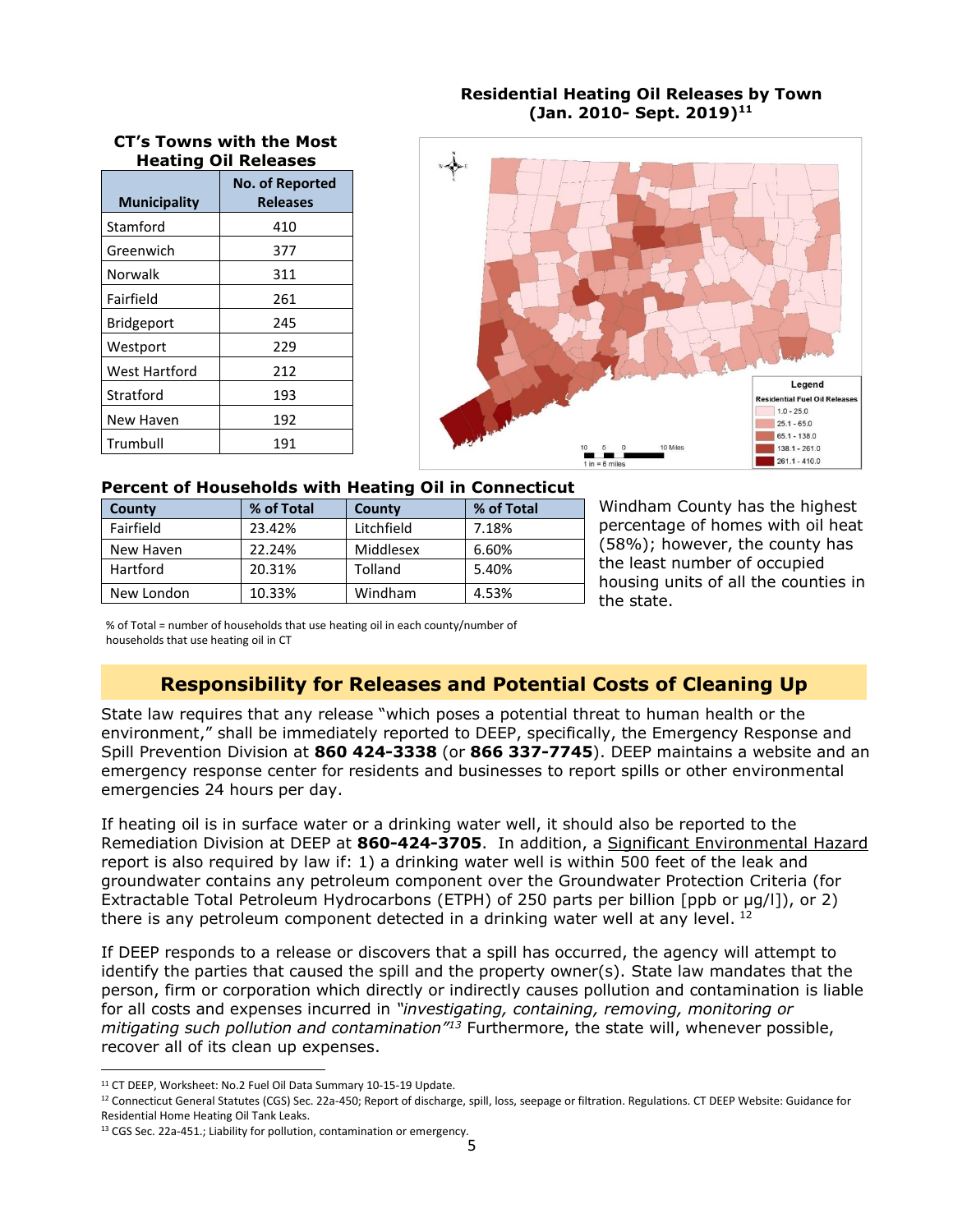According to DEEP, out of all the reported heating oil releases on residential properties, DEEP responded to approximately twenty-six percent (26%) or approximately 2,300 releases over the last approximately ten years. Reasons for DEEP not responding can include:

 $\circ$  known to be a small quantity or resident contains / cleans up the release on their own;

o resident hires a clean-up contractor but still reports the release;

 $\circ$  others are responding (example - fire department) with absorbents to help the resident clean up the release;

 $\circ$  release is within a contained area without a release to the environment; (example small release inside basement) and is being properly cleaned up; and

 $\circ$  prioritization – DEEP may not have resources to respond to a small release if responding to a more significant release elsewhere.

#### **Remediating heating oil releases is estimated to cost Connecticut homeowners approximately \$3.3 million or more each year.**

The average cost to DEEP for responding to and remediating a release of heating oil at a person's residence (possibly in coordination with a remediation contractor) is estimated to be approximately \$7,400 per incident response. In most cases, the property owner is the party held responsible for DEEP's incident response. DEEP's records indicate that the median incident response cost for a release is approximately \$3,500 while the maximum incident response cost that is currently (October 2019) in a "collection" status at DEEP is more than  $$57,000.<sup>14</sup>$ 

#### **Insurance could assist the responsible party with some of the costs associated with a spill.**

### **Cost of Replacement**

A new 265-275 gallon double-wall tank with a thirty year warranty is between \$1,000 and \$1,500. Removal contractors generally charge an additional \$1,000 to \$2,500 depending on the size of the tank and its condition, and how easily it can be reached. Usually not included in this price is the cost of sampling and testing, and associated cleanup work if a leak is found.\*

\* MassDEP, Removing Your Underground Heating Oil Tank 1 A Homeowner's Guide, Spring 2008

Liability for bodily injury and property damage arising out of pollution or contamination is often an "exclusion" in property insurance coverage.<sup>15</sup> To protect Connecticut's consumers, the Connecticut [Department of Insurance](https://portal.ct.gov/CID/Property-and-Casualty/The-Property-and-Casualty-Division) has held a long standing regulatory position that, for homeowner's insurance, "fuel oil" shall not be defined as a "pollutant". <sup>16</sup> The Insurance Department requires that homeowner's policies include \$50,000 in liability coverage and \$10,000 for the clean-up of a fuel oil release. Exceptions might exist for "grandfathered" policies or policies written in the "residual market". The courts would ultimately be charged with interpreting the policy language to determine if coverage exists for remediation under an issued insurance contract. Property owners wishing assurance that their policy covers releases of heating oil are advised to consult with their insurance agent. If their insurance policy doesn't offer the coverage they wish, they can request a new policy from the same company that would include coverage or they can shop for another company that offers it.

Every registered heating oil dealer is [required](https://www.cga.ct.gov/current/pub/chap_296.htm#sec_16a-22d) to provide evidence of general liability insurance [coverage](https://portal.ct.gov/-/media/DCP/food_standards/Standards/HOD/heating-oil-dealer-app-may-17.pdf) and insurance to cover any potential environmental damage due to heating oil spills. The coverage requirement is one million dollars (\$1,000,000.00) or more, and the "certificate holder" must be State of Connecticut, Department of Consumer Protection.<sup>17</sup>

 $\ddot{\phantom{a}}$ 

<sup>&</sup>lt;sup>14</sup> CT DEEP, Worksheet: No.2 Fuel Cost Analysis 11-6-2019 FINAL; Based on DEEP's cost recovery database, which includes data for DEEP's pending "recoverable" expenses associated with their coordinated response to heating oil spills at "private" residential properties. It is estimated that only \$190,000 in expenses associated with DEEP's response to residential heating oil releases has been "unrecoverable".

<sup>15</sup> RCSA, Sec. 38a-334-5. Minimum provisions for bodily injury liability and property damage liability

 $16$  Personal communications with the Property Casualty Division, CT Insurance Department received  $12/2/19 - 12/4/19$ .

<sup>17</sup> State of Connecticut, Department of Consumer Protection - Instructions for Home Heating Fuel Dealers Registration.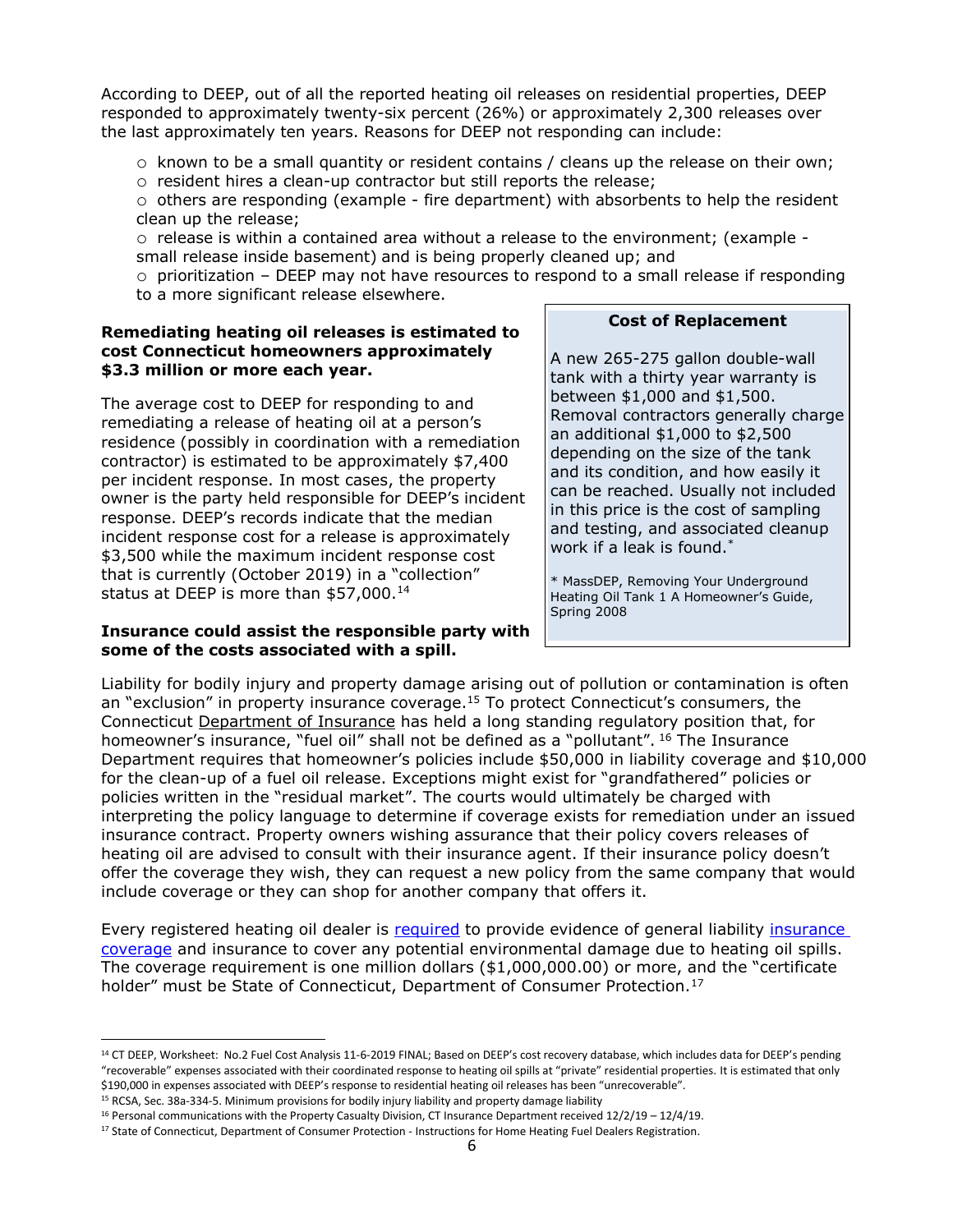# **Residential Heating Oil Tanks are Not Subject to Mandatory Registration, Reporting, or Inspection by DEEP**

### **Aboveground Heating Oil Storage Tanks (AST):**

o DEEP does not regulate AST or maintain an associated database. There is no requirement for DEEP to undertake routine inspection or registration of any residential AST or certain underground fuel oil tanks (see below). Heating oil dealers, though not legally required to conduct inspections, have the personnel with the easiest access and, with training, the capability of performing AST inspections.

### **Underground Heating Oil Storage Tanks (UST):**

- o While DEEP does regulate commercial USTs, DEEP does not regulate USTs used for residential heating oil at residences with four, or fewer, units.
- $\circ$  If a UST is used to heat five or more residential units and is not attached to an emergency generator, it is regulated under the RCSA 22a-449 $(d)$ -1. If the UST also fuels an emergency generator, it is regulated differently.
- o DEEP does not require property owners to remove residential heating oil UST unless they are leaking.
- o Tanks used for the storage of heating oil for consumptive use on the premises are excluded from federal UST regulations.

**The 2018 Connecticut State Building Code** (SBC) specifies that "oil-burning equipment, piping and storage" are subject to the SBC and shall comply with [NFPA 31,](https://www.nfpa.org/codes-and-standards/all-codes-and-standards/list-of-codes-and-standards/detail?code=31) "Standard for the Installation of Oil-Burning Equipment" as incorporated in the 2018 Connecticut State Fire Safety Code and the 2018 Connecticut State Fire Prevention Code. The 2018 SBC has provisions that allow the local building official or their assistant to inspect and regulate unsafe devices and equipment.



### **Heating Oil Storage Tank and Furnace Components<sup>18</sup>**

The Residential Property Condition Disclosure Report requires the seller of residential property to provide a disclosure to the prospective purchaser prior to the prospective purchaser's execution of any binder, contract to purchase, option or lease containing a purchase option to disclose the "System Utilities", including but not limited to any heating system problems and if the property owner is aware of any problems with the fuel tank.<sup>19</sup>

### **DEEP provides information about home heating oil tanks on its [website.](https://www.ct.gov/deep/cwp/view.asp?a=2692&q=322578&deepNav_GID=1652)**

<sup>&</sup>lt;sup>18</sup> MassDEP, Homeowner Oil Heating System Upgrade and Insurance Law Factsheet, February 2011.

<sup>&</sup>lt;sup>19</sup> Connecticut General Statutes, Sec. 20-327b, The Uniform Property Condition Disclosure Act; RCSA Section 20-327b-1.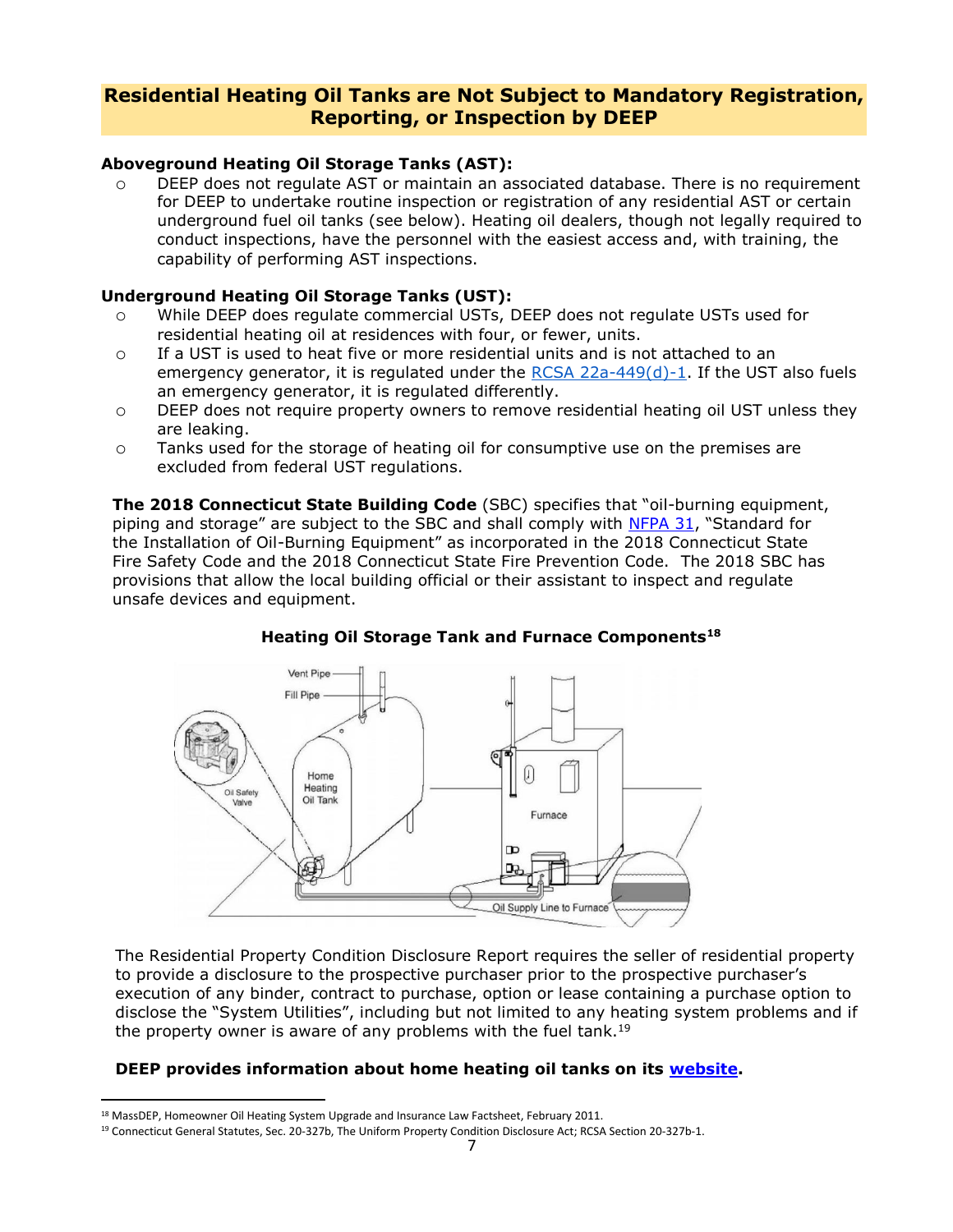# **Reducing Releases**

# **Heating Oil Dealers are the First Line of Defense**

There are 586 home heating dealers registered with the State for the 2019-2020 heating season for both heating oil and/or propane. They play a vital role in the provision of fuel for heating in Connecticut. Heating oil is typically trucked or piped from Connecticut's deep water ports to smaller storage facilities throughout the state. Dealers then deliver the heating oil from these storage facilities to customers.<sup>20</sup>

Fuel oil dealers' observations at the delivery point could be the most important factor in preventing an accidental release of heating oil. Routine inspection of liquid fuel storage systems prior to dispensing heating oil at a customer's property is an important measure for reducing the accidental release of heating oil. Some heating oil dealers in the state do inspect and voluntarily affix "red tags" on oil heating systems that pose a threat to public health and/or the environment, but not all do. The Connecticut Energy Marketers Association (CEMA) offers training and consultation to the industry on "best practices" to minimize the number and severity of heating oil releases.<sup>21</sup>



Best practices may include, but are not limited to, the following:

- o Ensure delivery drivers are trained and have hazmat endorsement;
- o Ensure all delivery trucks are equipped with spill containment equipment and DEEP's spill response contact information;
- $\circ$  Ensure drivers are aware of how to use containment equipment and have it with them at the point of fill;
- o Verify delivery is consistent with the volume of previous deliveries;
- o Visually inspect all tanks, connections, venting, and safety measures are in place and working; and
- o Document inspection results.

Double-wall tanks and spill containment basins can reduce the risk of a release to the environment, and can be inexpensive compared to the cost of cleaning up a catastrophic spill.

#### *"Red Tags"*

*"Red tag" is a term commonly used to refer to a placard that indicates a system should not be used or a supply tank that should not be filled.* 

- *1. Local building inspectors have statutory [authority](https://portal.ct.gov/-/media/DAS/Office-of-State-Building-Inspector/2018-CT-State-Building-Code---Effective-10-01-18.pdf) to seal off any unsafe device or equipment regulated by the State Building Code.*
- *2. DEEP may ["red tag](https://www.ct.gov/deep/cwp/view.asp?a=2692&Q=450822&deepNav_GID=1652)*" *an underground fuel storage system that is not in compliance with statutory requirements.*
- *3. Heating oil technicians may also use "red tags" to identify equipment that is unsafe until a problem is fixed.*
- *4. The [Community Action Agencies](http://www.cafca.org/our-network) (CAA) network plays an important role by deferring "fuel delivery in cases where heating systems, including leaking fuel tanks, have been "red tagged" by a vendor certified to evaluate heating systems." \**

<sup>&</sup>lt;sup>20</sup> U.S. Department of Energy, Energy Information Administration, Connecticut – Profile Analysis; July 18, 2019.

<sup>&</sup>lt;sup>21</sup> Personal correspondence with Chris Herb, President of CEMA.

<sup>\*</sup> From: Low Income Home Energy Assistance Program Block Grant Allocation Plan October 1, 2019 – September 30, 2020.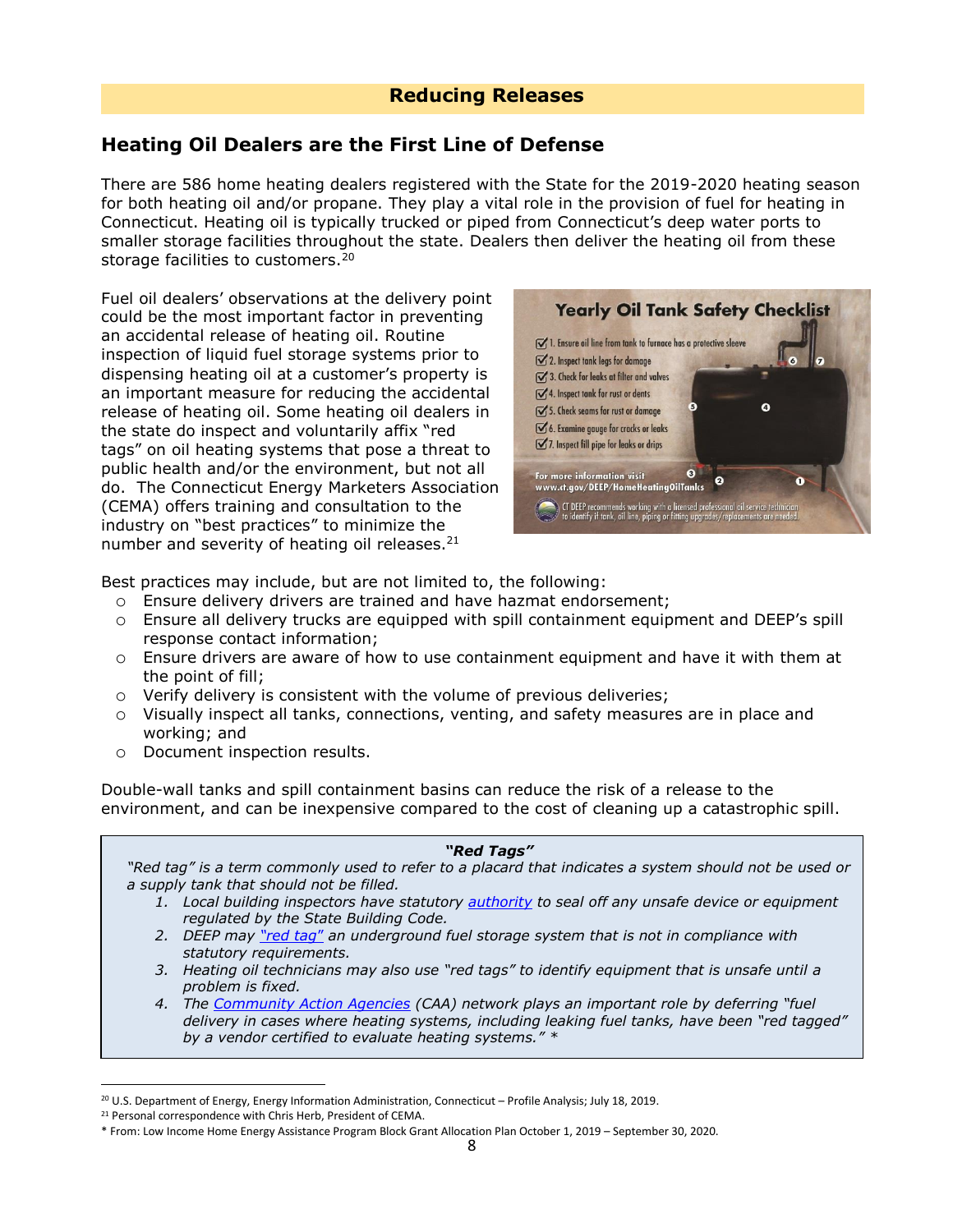### **Strategies in Other States**

Other New England states have requirements for residential aboveground tanks that store heating oil to minimize environmental risk and protect homeowners from unexpected expenses. Key provisions include requirements for inspections and/or upgrades:

**Vermont: [Regulation](https://dec.vermont.gov/sites/dec/files/wmp/UST/Aboveground_Storage_Tank_Rules_8-15-2017.pdf) of aboveground** storage tanks by the Agency of Natural Resources began in 2011 as a way to try and reduce the number of accidental releases from mostly home fuel oil tanks. New regulations, effective August 15, 2017, required all storage tank systems to be inspected as detailed below.

A tank system shall be inspected at the following times, where applicable:

(1) Immediately after tank system installation;

(2) Immediately after initial delivery of fuel to the tank system;

(3) Prior to the initial delivery of fuel to the tank system when the tank owner switches fuel carriers;

(4) If not otherwise required under subdivisions (1), (2), or (3) above, the tank system shall be inspected once every three years; and

(5) Upon removal of a tank system.

Inspections of AST are conducted by an inspector that is certified. AST that are inspected and determined to be noncompliant with the minimum safety standards are affixed with a red tag and reported within two working days of the date of the inspection to a state database for tracking AST compliance.

In the first year from the effective date of the new regulations for AST, 174 tanks were "red-flagged" for some deficiency. In the second year of the program, the number of "red-tagged" tanks increased by over onehundred percent to 422. The main reasons for an AST being "red-flagged" included unstable foundation; non-working vent alarm (whistle); improper fill pipe and vent pipe diameter; and evidence of leaks, drips, pitting, rust, dents, cracks or corrosion.

**Massachusetts** has a law (*Chapter 148, Section 38J: "Residential property utilizing heating oil tanks; safety requirements; inspection; certification*) to address home heating systems that use fuel oil that has three major provisions: [effective September 30, 2011]\*

(1) Requires homeowners to enclose any fuel supply line with a continuous non-metallic sleeve; install an oil safety valve at the tank end of any fuel supply line; or employ any other approved release prevention method;

(2) Requires inspection of upgrades of fuel supply lines and the installation of oil safety valves by a licensed oil burner technician;

(3) Requires insurance companies that write homeowner policies make available liquid fuel endorsements to homeowners with heating oil systems.

\*The number of heating oil releases reported to the Massachusetts Department of Environmental Protection (MassDEP) in the 2018 calendar year decreased to 104 from 182 in 2011, the year in which the inspection and upgrade requirements took effect. MassDEP does not require reporting of spills less than ten gallons.

**Maine:** [Requires](https://www.maine.gov/dep/waste/abovegroundtanks/replacement.html) all new and replacement home heating oil tanks within the wellhead protection zone of community drinking water wells to be double-walled or have secondary containment. Maine also established the Aboveground Home Heating Oil Storage Tank Replacement Program to help tank owners pay for the replacement of unsafe tanks. The Maine Department of Environmental Protection has made arrangements for grants through the State's eleven Community Action Agencies to provide funds to remove ASTs at single family, owner occupied, and residential households.

Income eligibility guidelines for the AST program are the same as those for the Low Income Home Energy Assistance Program (LIHEAP).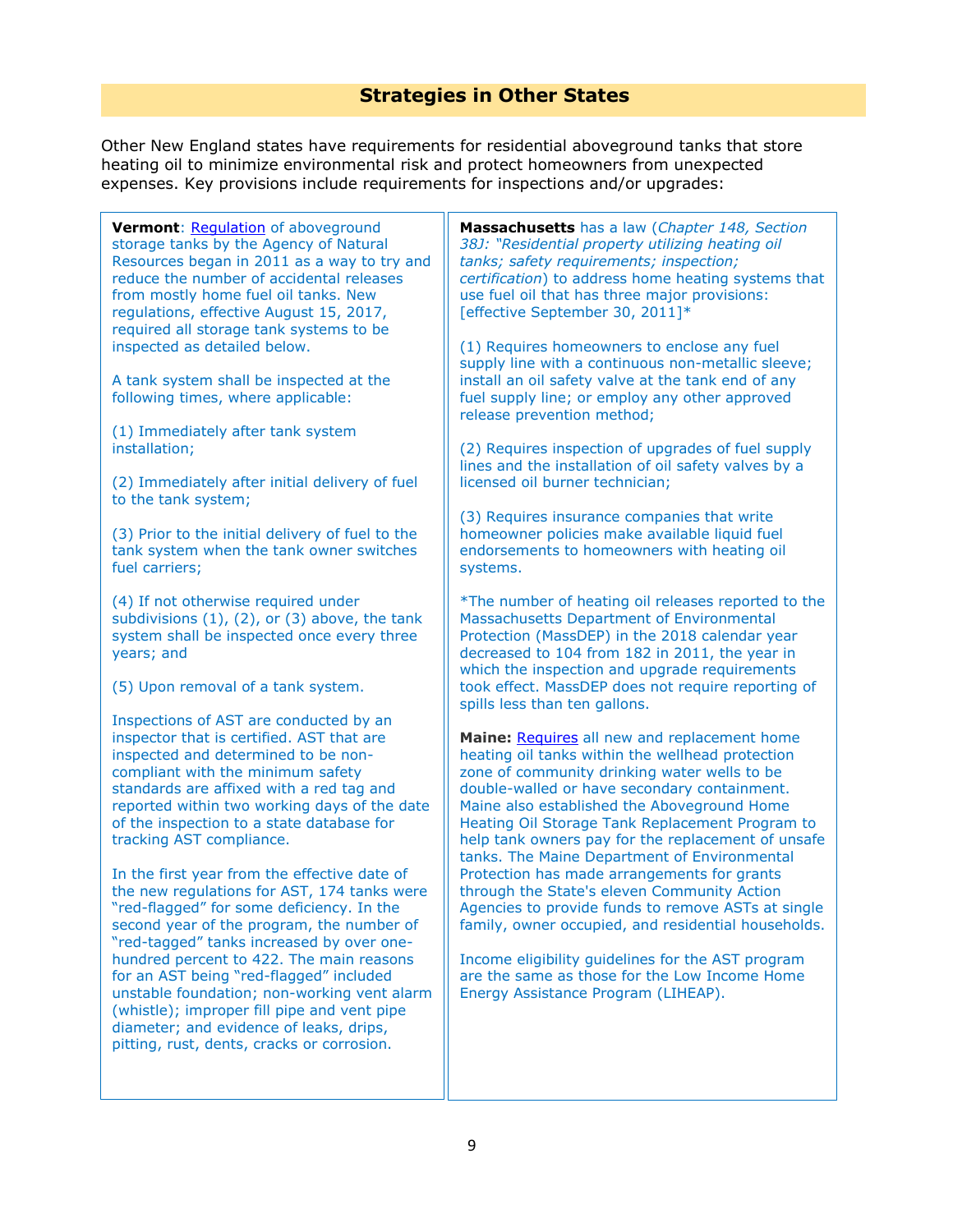### **Making Improvements Affordable for Everyone**

There are a number of finance programs in the state to assist property owners upgrade their heating system; some include the replacement of the fuel storage tank to reduce the risk of an accidental spill. The Connecticut Green Bank oversees a loan program, funded by local lenders, which will cover the cost of a tank replacement as part of a system upgrade. Programs administered by Capital for Change (C4C), such as Energy Conservation Loans and the Landlord Loan, could include financing for the replacement of fuel oil storage tanks. CEMA also offers rebates for heating system upgrades that can include \$300 for a new double-wall aboveground tank or \$150 for a new single-wall aboveground tank.

The Connecticut Energy Assistance Program offers financial assistance to households with incomes up to sixty percent (60%) of the state median income. This federally-funded program has allocated \$1.5 million of the \$82.4 million budget in 2020 "for the repair or replacement of heating systems for single family, owner-occupied/life-tenant occupied dwellings that are determined to be unsafe, inoperable, and aged/inefficient with obsolete parts",<sup>22</sup> which could include the fuel storage tank.

The fuel storage tank is a crucial component that should be considered in any upgrade or repair to the heating system. Additional information about loans and finance programs, with links to their websites, is provided in **Appendix A** of this report.

### **Conclusion**

There have been an average of over 900 reported releases of heating oil annually in Connecticut in the last ten years at residential properties. The potential exists for this trend to continue as existing tanks and fuel supply system components continue to age. Analysis of the reported spills in the state shows a correlation with the number of tanks; where there are more heating oil tanks, there have been more releases. This suggests that where there is a heating oil tank and supply line, either or both will eventually fail if not inspected and maintained. For homeowners who choose to stay with oil, inspection of the heating oil tank and supply line and replacement, if warranted, is essential. Access to grants and low interest loans, possibly with on-bill financing through the state's utilities, could provide the financial resources needed to upgrade or replace a fuel oil storage tank.

Increased education and awareness of the dangers of heating oil releases, coupled with requirements for inspection and low cost preventive measures, could substantially reduce the incidence and amount of heating oil accidentally released from residential fuel storage tanks. In addition to more frequent and thorough inspections of the heating system, an online database of "red tagged" tanks would help to ensure that fuel oil dealers do not delivery fuel into unsafe heating oil storage tanks. If a release of heating oil does occur, it should be made clear and well understood to property owners whether or not financial resources would be available for remediation through liability coverage associated with their insurance contract.

<sup>22</sup> Low Income Home Energy Assistance Program Block Grant Allocation Plan October 1, 2019 – September 30, 2020.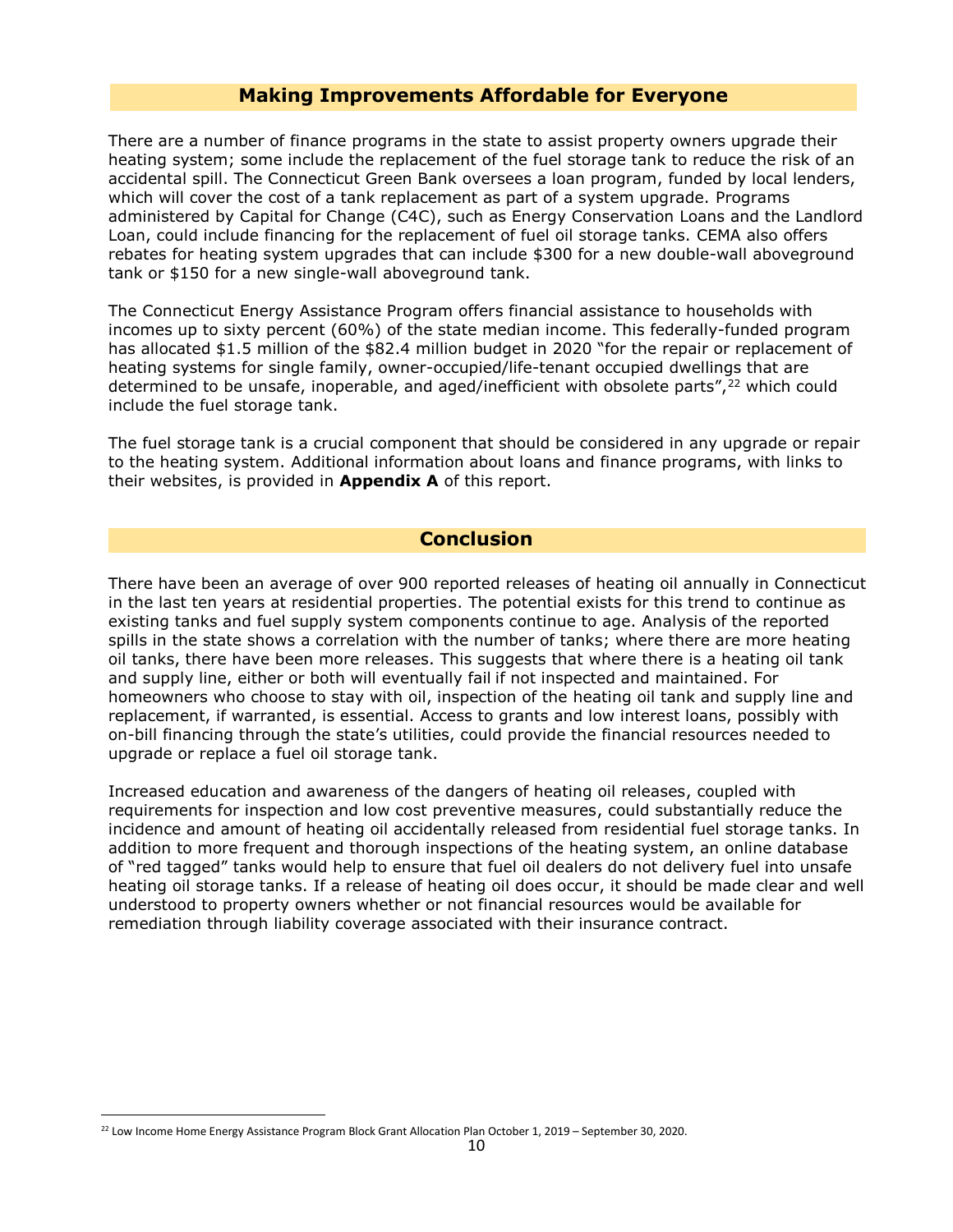# **Recommendations**

**1. Connecticut should mandate the same safety features required by Massachusetts and Vermont on heating oil storage systems.**

These include, but are not limited to, vent alarm (whistle), upgrading the fuel supply line between the tank and heating equipment to have a corrosion resistant coating or installed through a corrosion resistant conduit, and installation of an oil safety valve at the tank end of any fuel supply line.

**2. Connecticut should require periodic inspection of heating oil tanks and supply lines.**  Despite the language in the National Fire Protection Association (NFPA 31)<sup>23</sup> that "each tank shall be periodically inspected by a qualified technician for evidence of leakage and shall be maintained liquidtight", there is no mechanism in place to guarantee compliance with this requirement.

The heating oil tank inspection should be consistent with NFPA 31 and the recommendations of the National Oil Heat Research Council and should include the tank and the supply line between the tank and the heating equipment, which is a point of failure for nearly one in twenty releases. It would be a good practice for every dealer delivering to a new client to inspect the oil storage and supply line prior to filling, as is done in Vermont.

- **3. Connecticut needs a central database to which dealers and government officials can report faulty equipment.** A central database could prevent filling of an unsafe fuel storage tank by a dealer who is unaware of its status and could also provide a record inspections.
- **4.The State should allocate more financial resources through the Connecticut Energy Assistance Program and expand the eligible measures for other energy financing programs to help homeowners and landlords upgrade unsafe or inefficient heating systems including fuel storage tanks.**
- **5.DEEP should add to its webpage on [home heating oil](https://www.ct.gov/deep/cwp/view.asp?a=2692&q=322578&deepNav_GID=1652) the following additional information:**
	- **Guidance to homeowners about insurance coverage for accidental releases of home heating oil.**
	- **A statement that heating oil dealers' liability insurance may cover releases that are their fault.**
	- **Reference to state programs that are available to assist homeowners who wish to upgrade or replace heating oil tanks or heating systems, as summarized in Appendix A.**

**DEEP should also coordinate with the Department of Public Health, Department of Insurance, the Department of Consumer Protection and heating oil dealers to make the information above broadly available to the public.**

<sup>&</sup>lt;sup>23</sup> NFPA 31, Standard for the Installation of Oil-Burning Equipment, 7.11.3.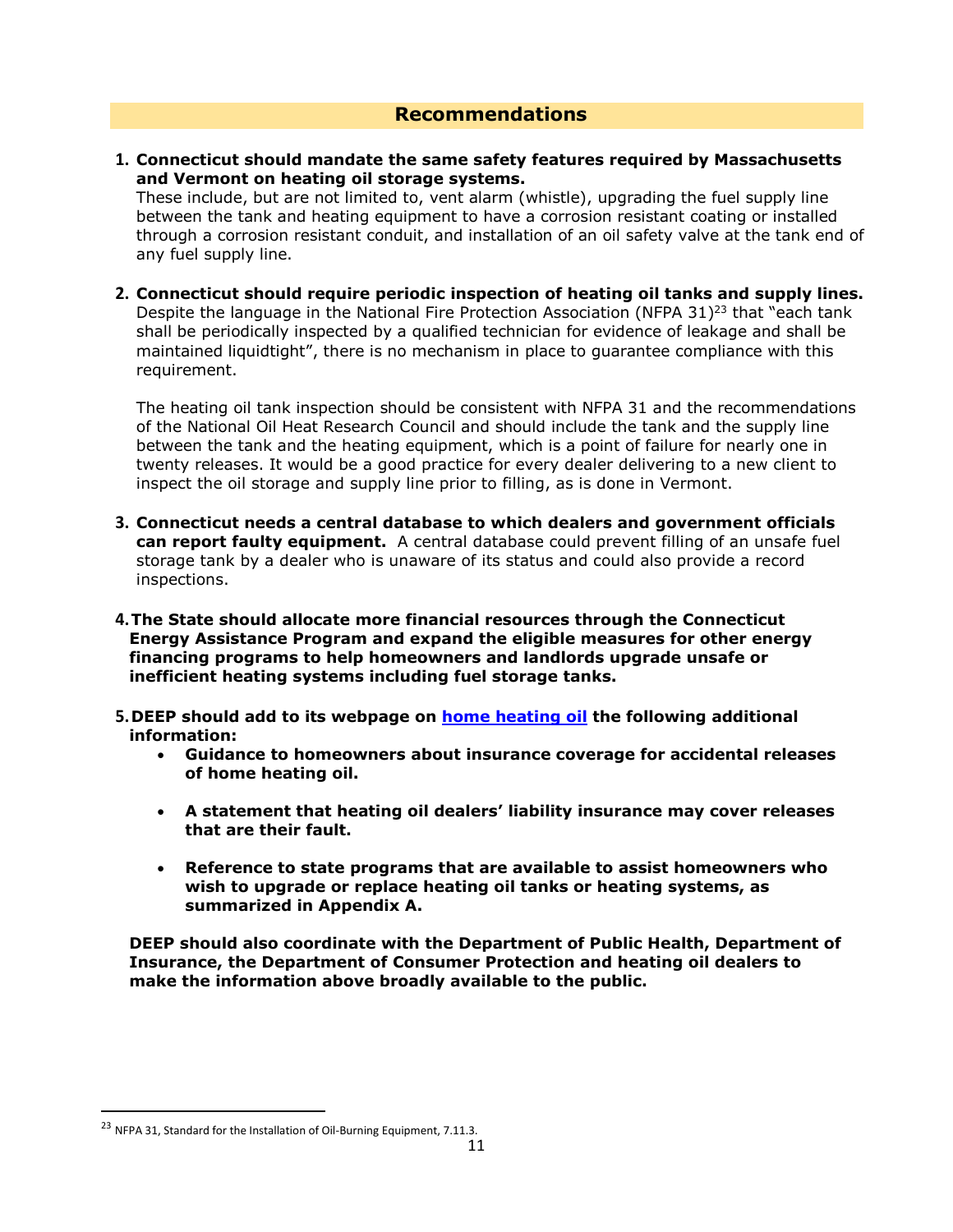# **About the Council on Environmental Quality**

The duties of the Council on Environmental Quality (CEQ) are described in Sections [22a-11](http://www.ct.gov/ceq/cwp/view.asp?a=985&Q=516890) [through](http://www.ct.gov/ceq/cwp/view.asp?a=985&Q=516890) 22a-13 of the Connecticut General Statutes.

The Council is a nine-member board that works independently of the Department of Energy and Environmental Protection (except for administrative functions). The Chairman and four other members are appointed by the Governor, two members by the President Pro Tempore of the Senate and two by the Speaker of the House. The Council's primary responsibilities include:

- Submittal to the Governor of an annual report on the status of Connecticut's environment, including progress toward goals of the statewide environmental plan, with recommendations for remedying deficiencies of state programs.
- Review of state agencies' construction projects.
- Investigation of citizens' complaints and allegations of violations of environmental laws.

In addition, under the Connecticut Environmental Policy Act (CEPA) and its attendant regulations, the Council reviews Environmental Impact Evaluations that state agencies develop for major projects. The Council publishes the *[Environmental](http://www.ct.gov/ceq/cwp/view.asp?a=987&Q=249438&ceqNav=%7C) Monitor*, the official publication for Scoping Notices, Post-Scoping Notices, Records or Decision, and Environmental Impact Evaluations for state projects under CEPA. The *Environmental Monitor* also is the official publication for notice of intent by state agencies to sell or transfer state lands.

| <b>Council Members</b> |                 |                       |
|------------------------|-----------------|-----------------------|
| Susan D. Merrow, Chair | Lee E. Dunbar   | Kip Kolesinskas       |
| David Kalafa           | Keith Ainsworth | <b>Matthew Reiser</b> |
| Alicea Charamut        | Alison Hilding  | <b>Charles Vidich</b> |

*Additional information about the Council members is available on the CEQ's [website.](http://www.ct.gov/ceq/cwp/view.asp?a=985&q=248722)*

#### **Contact the CEQ**

**Website:** [www.ct.gov/ceq](http://www.ct.gov/ceq) **(for this and all Council publications)**

**Mail:** 79 Elm Street, Hartford, CT 06106

**Phone:** 860-424-4000 (messages can be left 24 hours a day)

**E-mail the Council's Executive Director:** [Peter.Hearn@ct.gov](mailto:Peter.Hearn@ct.gov)

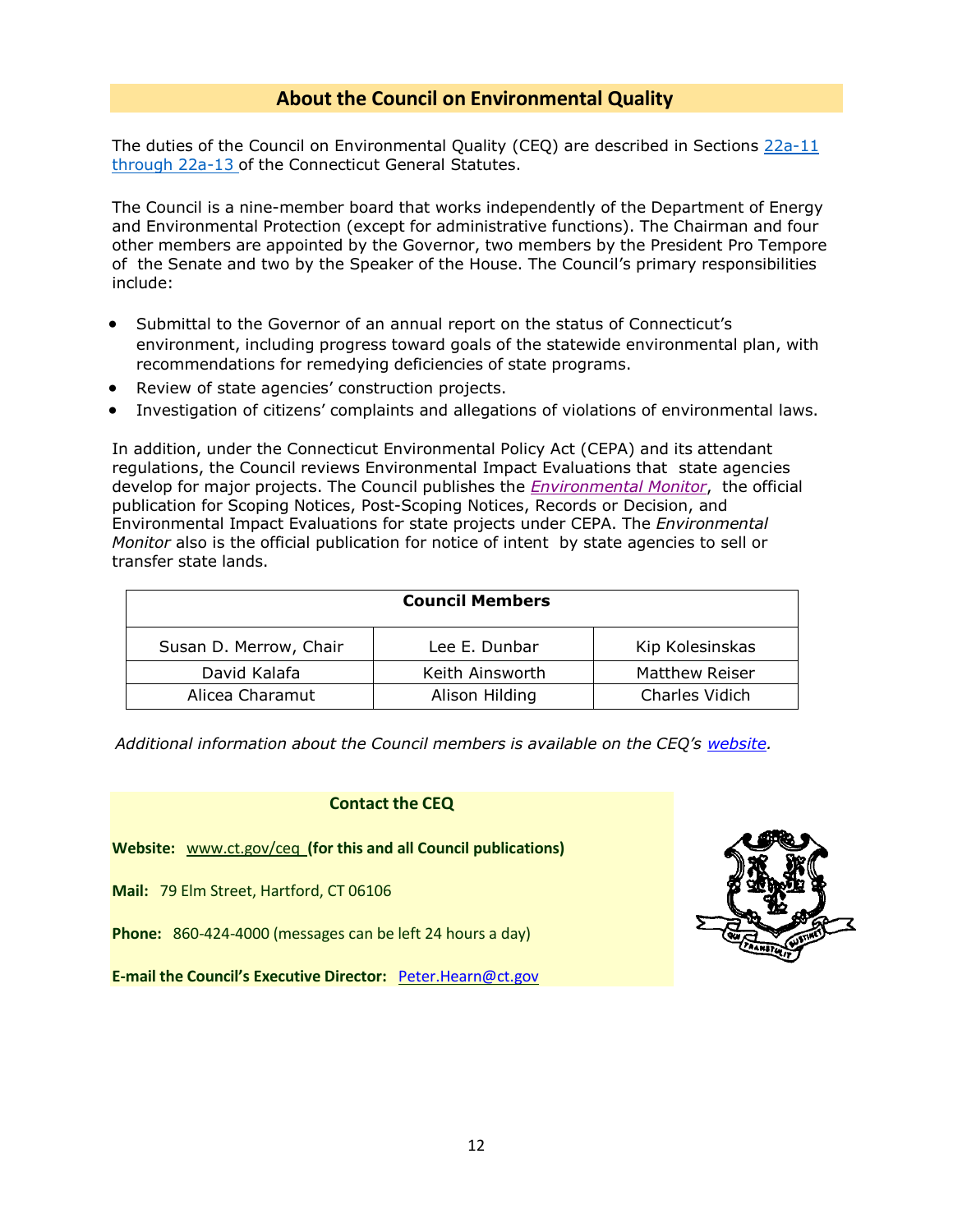# **Appendix A: Summary of Programs for Financing Heating Systems and Oil Tank Replacement ( )**

| Program                                                                                                                                                                                                                                                                                                            | <b>Funding/Eligibility</b>                                                                                                                                                                                                                                                                                                                                                                                              | <b>Details</b>                                                                                                                                                                                                                                                                                                                                                               |
|--------------------------------------------------------------------------------------------------------------------------------------------------------------------------------------------------------------------------------------------------------------------------------------------------------------------|-------------------------------------------------------------------------------------------------------------------------------------------------------------------------------------------------------------------------------------------------------------------------------------------------------------------------------------------------------------------------------------------------------------------------|------------------------------------------------------------------------------------------------------------------------------------------------------------------------------------------------------------------------------------------------------------------------------------------------------------------------------------------------------------------------------|
| <b>Connecticut Energy</b><br><b>Assistance Program</b><br>Administered by: Department<br>of Social Service (DSS) in<br>partnership with the<br><b>Community Action Agency</b><br>(CAA) network<br>This program is funded by the<br>US Department of Health and<br>Human Services) FY 2020 Plan<br>$-$ \$82,361,156 | Income eligible homeowners and renters. Benefits are<br>available to households with incomes up to sixty percent<br>(60%) of the state median income.<br>https://portal.ct.gov/dss/Economic-Security/Winter-<br>Heating-Assistance/Energy-Assistance---Winter-Heating                                                                                                                                                   | • Could include financing for the<br>replacement of fuel oil storage tank.<br>• DSS has allocated \$1.5 million in LIHEAP<br>funds for the repair or replacement of<br>heating systems for single family, owner-<br>occupied/life-tenant occupied dwellings that<br>are determined to be unsafe.                                                                             |
| <b>Energy Conservation Loans</b><br>Administered by: Capital for<br>Change (C4C)<br>This program is funded by the<br>Connecticut Department of<br>Housing (DOH)                                                                                                                                                    | Replacement of non-operational heating systems for low-<br>and moderate-income single-family (1-4 units) home<br>owners. Program is subject to funding availability.<br>Applicant must not be eligible for alternate heating loan<br>products (Smart-E loan and EnergizeCT Heating Loan).<br>https://www.capitalforchange.org/homeowners/energy-<br>efficiency-programs/ecl-plan                                        | • Could include financing for the<br>replacement of fuel oil storage tank.<br>• Limited to emergency situations only.<br>This loan may be used to finance energy<br>efficient home improvements up to \$25,000<br>at below-market interest rates.<br>• 0% interest rate loans are available for<br>higher-efficiency boilers and furnaces.<br>• Finance term up to 10 years. |
| <b>Landlord Loan</b><br>Administered by: Capital for<br>Change (C4C)                                                                                                                                                                                                                                               | Applicants must own a single or 2-4 family home<br>(includes condos, mobile homes, and vacation homes) in<br>the State.<br>Non-listed work directly related and necessary to the<br>installation of the listed qualifying measures may be<br>financed along with the qualifying measure at the<br>applicable interest rate.<br>https://www.capitalforchange.org/homeowners/energy-<br>efficiency-programs/landlord-plan | • Could include financing for the<br>replacement of fuel oil storage tank.<br>• Loans may be for \$3,000 to \$40,000.<br>• 4.49% - 6.99% interest rate depending on<br>term.<br>• Financing term 5-12 years.<br>• Subject to rent increase restriction for first<br>year of loan.<br>• Non-listed but related equipment is capped<br>at 20% of the total loan amount).       |